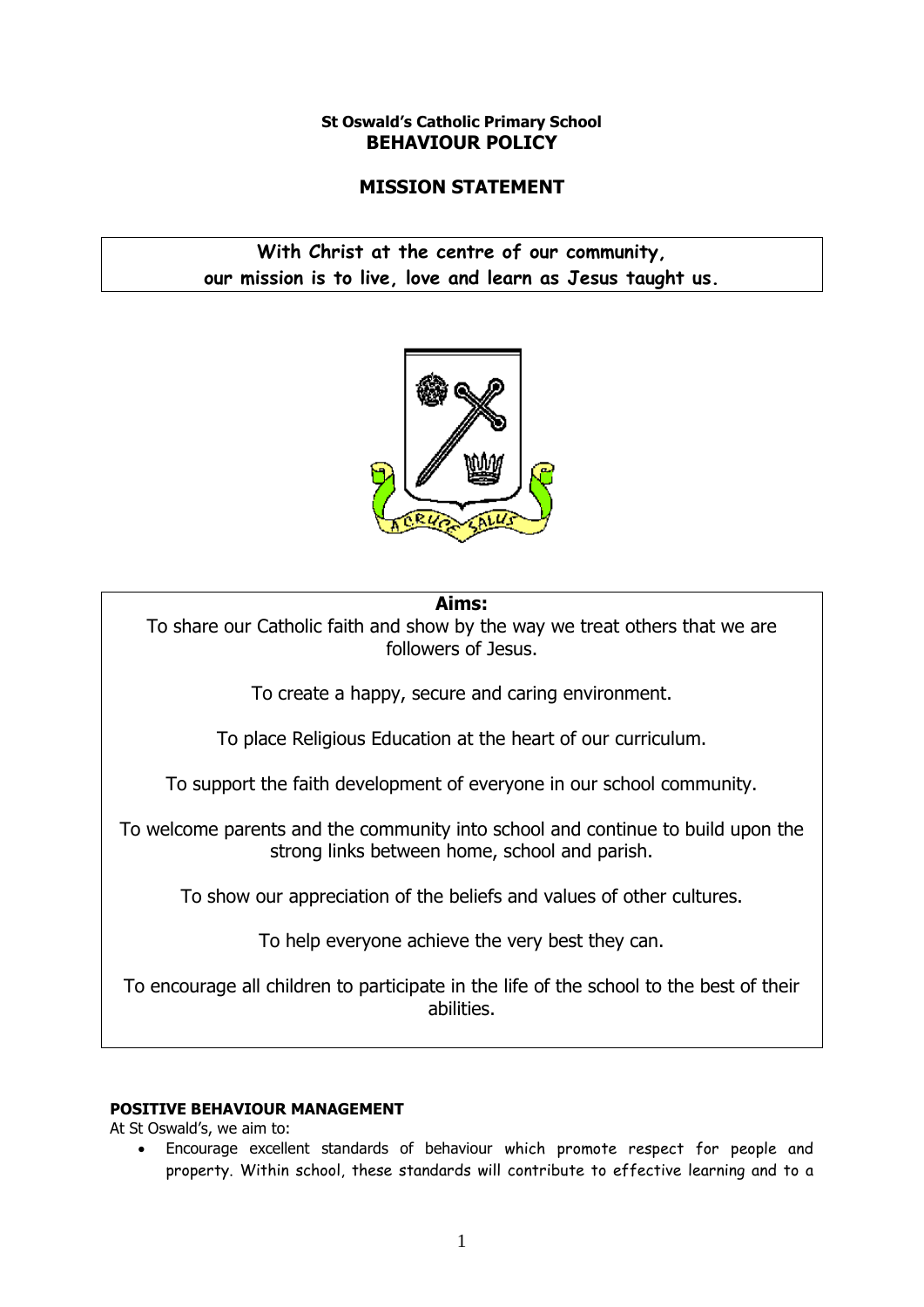harmonious atmosphere. Pupils will be respected as individuals and will be encouraged to develop self-discipline based upon knowledge of their own worth. They will be encouraged to take responsibility for their own actions and to consider the consequences of those actions within a caring classroom environment.

# **STATEMENT OF PURPOSE OF POLICY**

The purpose of this policy is to provide clear guidelines and expectations in regard to behaviour and conduct at St Oswald's. This will ensure that there is a consistency of procedures and application for all staff. It will also provide a safe framework for children to operate within. The management of behaviour is a whole school responsibility and the children will be helped and nurtured to develop their behaviour to a very high standard.

We seek to enable children to:

- Feel secure, happy and valued in a caring, trusting environment.
- Develop meaningful relationships and be sensitive to the needs of others.
- Develop an awareness of different beliefs and cultures whilst demonstrating respect and tolerance.
- Be prepared for life as adults and responsible citizens.
- **Become active members of the community.**
- Behave appropriately and take responsibility for their own actions.

We hope to achieve these aims through the following objectives:

- To maintain high standards of behaviour through self-discipline and personal awareness.
- To learn to value the worth of oneself and others.
- To create an atmosphere of respect and trust.
- To develop an agreement with parents to assist us in achieving our aims by eliciting their interest and support and by keeping them fully informed of their child's progress, including behaviour.
- To implement a positive system of rewards which acknowledge high academic standards, behaviour, progress, good manners and social skills.
- To implement appropriate interventions which allow for reflection of the consequences of inappropriate actions.

In order to fulfil the objectives of the school, certain expectations and codes of behaviour will be placed upon all members of the community so that a secure, happy environment can be created where all involved are able to:

- Work without interruption.
- Feel secure.
- Voice their own opinions and have them heard.
- Value their own worth.
- Value the worth of others.
- Grow in self-esteem.
- Realise the consequences of poor choices and become confident to make the right choices.
- Work together for the common good.

Positive behaviour evolves from good self-regulation and communication skills. Inappropriate behaviour happens when there is a breakdown in these skills. Therefore, as responsible adults it is up to the staff of the school and parents to constantly reinforce these skills. If, for some reason, a pupil does not fulfil expectations, reasons must be sought and remedied accordingly.

Some children may need to rely on adult guidance for longer than others. For these pupils, this could possibly be provided through counselling and, for all children, the visible presence of exemplary role models. The attitude of staff in the behaviour process is of great importance. Staff must be aware at all times of the need to promote the positive ethos of the school and the need to establish excellent staff/pupil relationships. If pupils fail to respond to a range of behaviour strategies, further advice may be sought from outside agencies.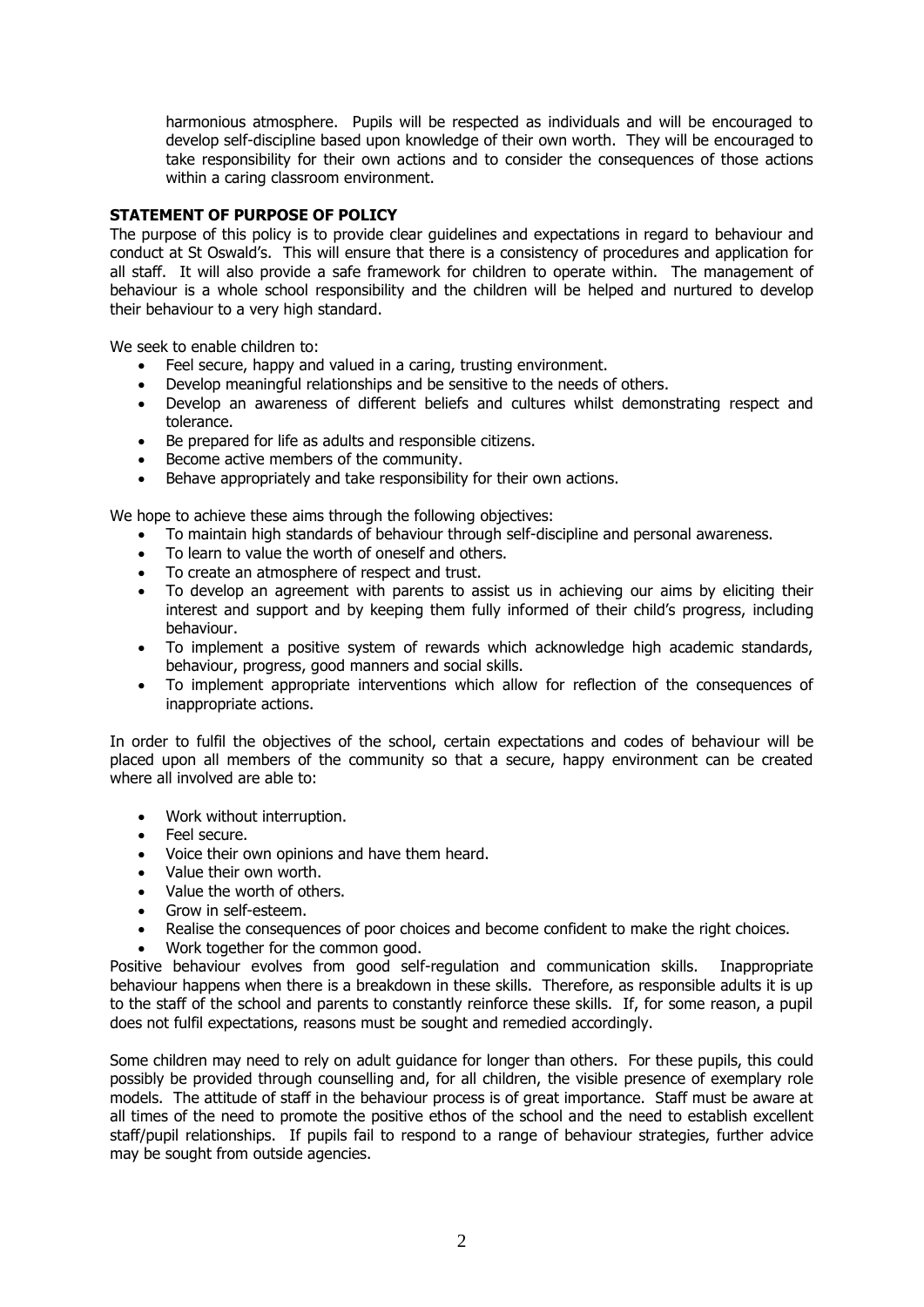Pupils need to be made aware of the accepted standards of the school. The school's Golden Rules and Class Rules will be discussed regularly. At the beginning of each academic year, class teachers will discuss and agree class rules with the pupils in their care. These will be displayed prominently in the classroom and regularly referred to.

Staff, as responsible adults in the school, must:

- Be aware that they are role models for pupil behaviour and at all times provide exemplary models.
- Provide opportunities for discussion of acceptable behaviour.
- Demonstrate in their relationships with children that each individual, their efforts and achievements are valued.
- Discuss areas of concern with parents.
- Place pupils in positions of trust and responsibility.
- Positive use of rewards.
- Ensure any consequences in an appropriate manner which helps the pupil develop further in to understanding their own actions.

Pupils will be expected to:

- Be aware of and abide by the Golden Rules.
- Develop self-discipline by being polite and courteous.
- Have consideration for others.
- Be open and honest when confronted with their actions.
- Discuss their concerns with staff.
- Accept responsibility for the choices they make.
- Respect the feelings of others.
- Take care of property, their own, that of the school and of other children.

Parents will be informed of the school's expectations through the Home School Agreement, the school Prospectus, letters and meetings. Parents will be encouraged to:

- Support the school in achieving its aims by demonstrating interest and support.
- Be aware of the strategies for positive behaviour management.
- Feel confident to approach the school with any areas of concern.
- Participate in the exchange of information.
- Parents will always be informed and involved at an early stage when behaviour is a cause for concern.

# **Our Golden Rules:**

**Do be gentle Do be kind and helpful Do work hard Do listen Do look after property Do tell the truth**

# **EQUAL OPPORTUNITIES**

All children have equal access to the Behaviour Policy regardless of race, gender, creed or ability. If all involved can work together in harmony then St Oswald's will continue to be a happy, secure place where all can develop to their full potential secure in the knowledge that they are valued members of the community.

# **REWARDS SYSTEM**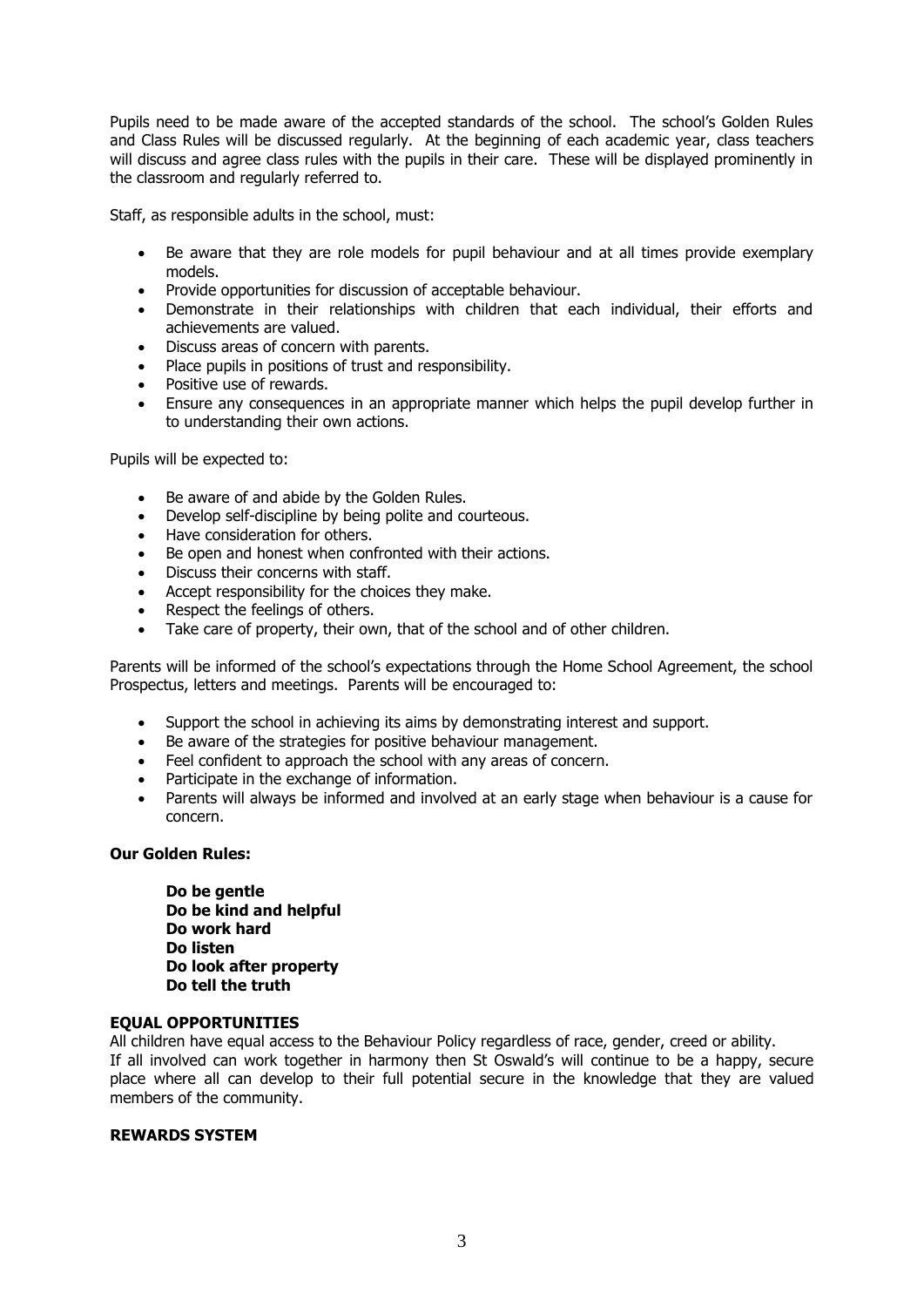St Oswald's believes in positive behaviour management. This means that the accent should always be on praising the positive rather than highlighting the negative. If children are praised for their efforts, they will strive to achieve their best.

Children will be rewarded in the following ways:

- Immediate verbal praise for good behaviour, manners, work and relationships.
- Positive written comments on pupil's work.
- Positive written comments on pupil's reports.
- Praise in assembly or in front of the whole class to provide examples of acceptable standards.
- A house point system to reward good work, behaviour, etc.
- Nomination at the weekly Golden Assembly for one of the awards.
- Class teachers also use their own positive system of class rewards in addition to the above, with stickers, etc.

In order to reinforce the value of these rewards, Friday is Golden Assembly and is dedicated to a celebration of achievement. Pupils are encouraged to share their success publicly and the values of effort, achievement and behaviour are positively rewarded.

#### **Consequences**

All sanctions will be directly related to the offence and pupils will be made aware of the consequences of their actions. Sanctions will be applied consistently throughout the school.

Pupils will be made aware of the following sanctions which are hierarchical in nature and at each step offer the opportunity for putting things right and reflection. Sanctions will be constructive in approach and include advice as to how to improve behaviour.

The Headteacher will deal with major misdemeanours immediately. Class teachers keep records of inappropriate behaviour in their Behaviour Books/Files and alert parents as soon as possible.

# **Classroom Behaviour Management – The Traffic Lights**

Each class has a set of Traffic Lights. Every child's name is written on a piece of card and is blutacked to the green light. Being on green means doing everything the right way – making the right choices.

If a child needs to be reminded about their behaviour, e.g. not talking whilst listening to the teacher, he/she will be given a warning and reminded of the appropriate behaviour. If he/she continues to talk, then their name is moved to the sad face which means "be careful and think about your behaviour". Being on the sad face means a child can earn their way back to green by making the right choices for the remainder of the day.

If the child continues to make poor choices they will move to amber and will need to spend the next play/lunchtime discussing their behaviour with the Headteacher. The Amber sheet will be sent home with the child so parents are aware of their child's poor behaviour. The sheet must be signed by the parent and returned the next day. The Classteacher will then follow up with a phone call home.

If he/she then continues to make poor choices, another warning is given before being moved to RED. Red means "your behaviour is totally unacceptable". The child is to fill in the Red sheet with the Headteacher and parents are asked to come in for a meeting.

Some behaviours will warrant IMMEDIATE RED and will result in a meeting with parents asap:

- Swearing
- Bullying
- Stealing
- Fighting
- Violent behaviour
- Racism
- Verbal abuse
- Disobedience- ie non compliance
- Classroom disruption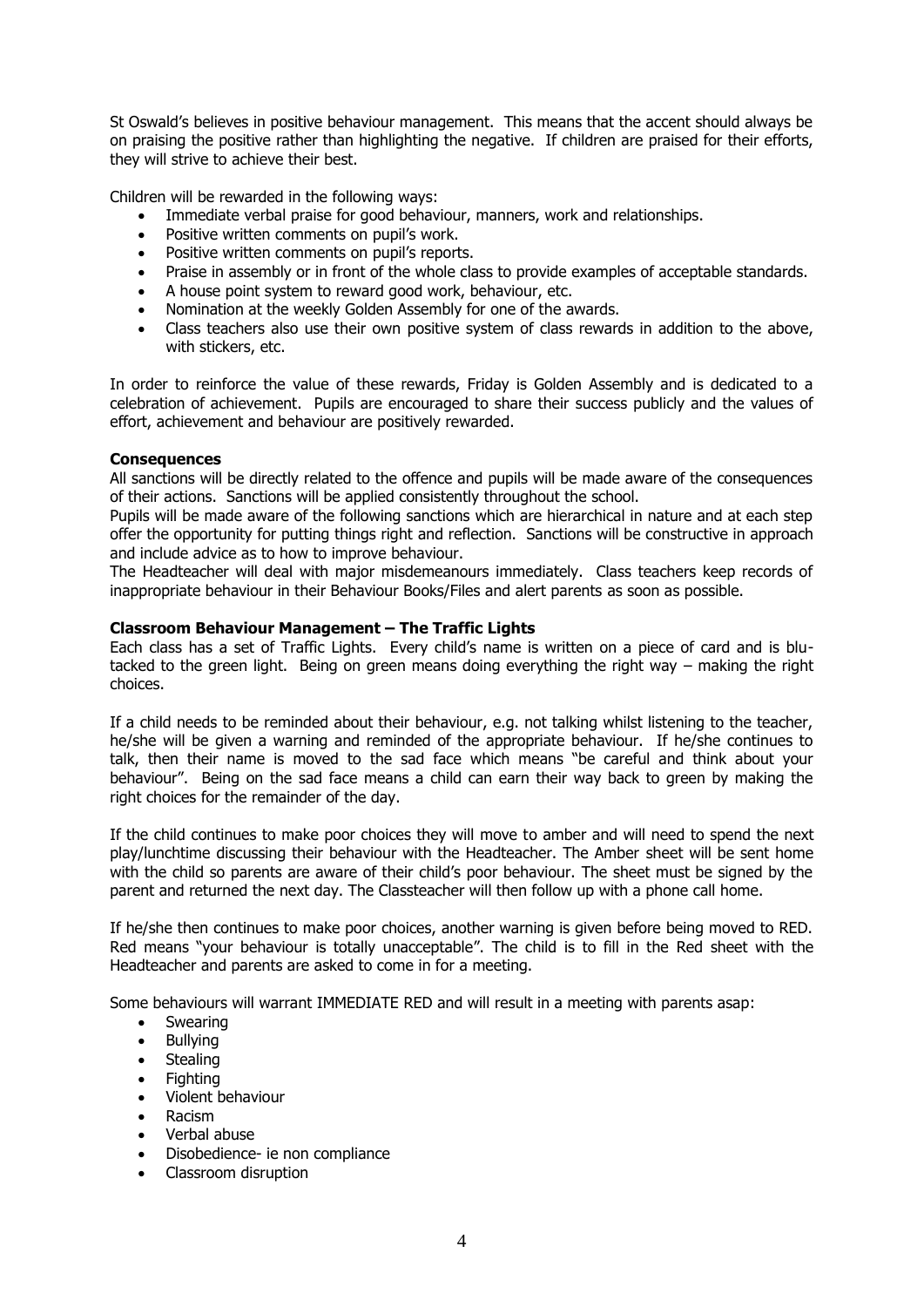Rudeness to adults

If a child appears on red more than 3 times in a week, parents are invited to discuss the behaviours with the class teacher. A regular meeting is set-up to monitor improvements over a short period of time.

If there is no improvement after this period, the Headteacher will meet the parents and pupil to discuss a way forward.

If the behaviours persists, outside agencies may be involved and the pupil will be put on the SEN register and given a Behaviour Plan.

Each class teacher has a behaviour observation book which logs incidents of poor behaviour. This book is to be made available to the SENCO as part of SEN records and to the Headteacher prior to any meeting with parents/carers. Behaviour books/Files are confidential and need to be stored carefully. A log of all communications to parents about a childs behaviour is to be kept in the Behaviour File for reference.

# **Strategies for management of behaviour outside the classroom**

Behaviour:

Anti-social behaviour, bad language, bad manners in the playground.

- Sanction:
	- Pupils will be told about the unacceptable behaviour and be given an opportunity to make redress. The actions will be discussed with the member of staff directly involved immediately they occur. The pupil will be made to stand out at a designated place in the playground for an allotted time or to stand next to a member of staff on duty.
	- Dangerous or aggressive behaviour that could result in injury will be dealt with immediately. Pupils will be removed from the incident and the Headteacher informed. Persistent aggressive behaviour which disrupts the good order of the school will be taken very seriously and will lead to exclusion.

Behaviour:

• Lack of respect for property, stealing, fighting.

Sanction:

- In the first instance, discussion with the member of staff about expectations. Deliberate breaking of equipment will result in parents being informed. Damaged property will be sent home if appropriate and the actual replacement cost requested.
- Stealing will be dealt with and investigated sensitively and immediately by the class teacher. If necessary, this will be referred to the Headteacher. If proven, parents will be involved.
- Fighting will be dealt with and investigated immediately. The pupils involved will be sent to the Headteacher. After a cooling-off period, the incident will be discussed with all parties. Parents will be informed.

Behaviour:

Unacceptable behaviour whilst taking part in extra-curricular activities.

Sanction:

- Two chances offered to revert to acceptable behaviour after discussion with staff.
- If the bad behaviour persists, this will result in debarment from the Club or activity. No refunds if it is a fee-paying club.

Behaviour:

- Bullving
- The school follows the Anti-Bullying Policy.

Sanction:

- Bullying will not be tolerated in any form. See Anti-Bullying Policy.
- Bullying is the *persistent* antagonism, either verbally or physically of an individual and not isolated incidents or falling out with friends.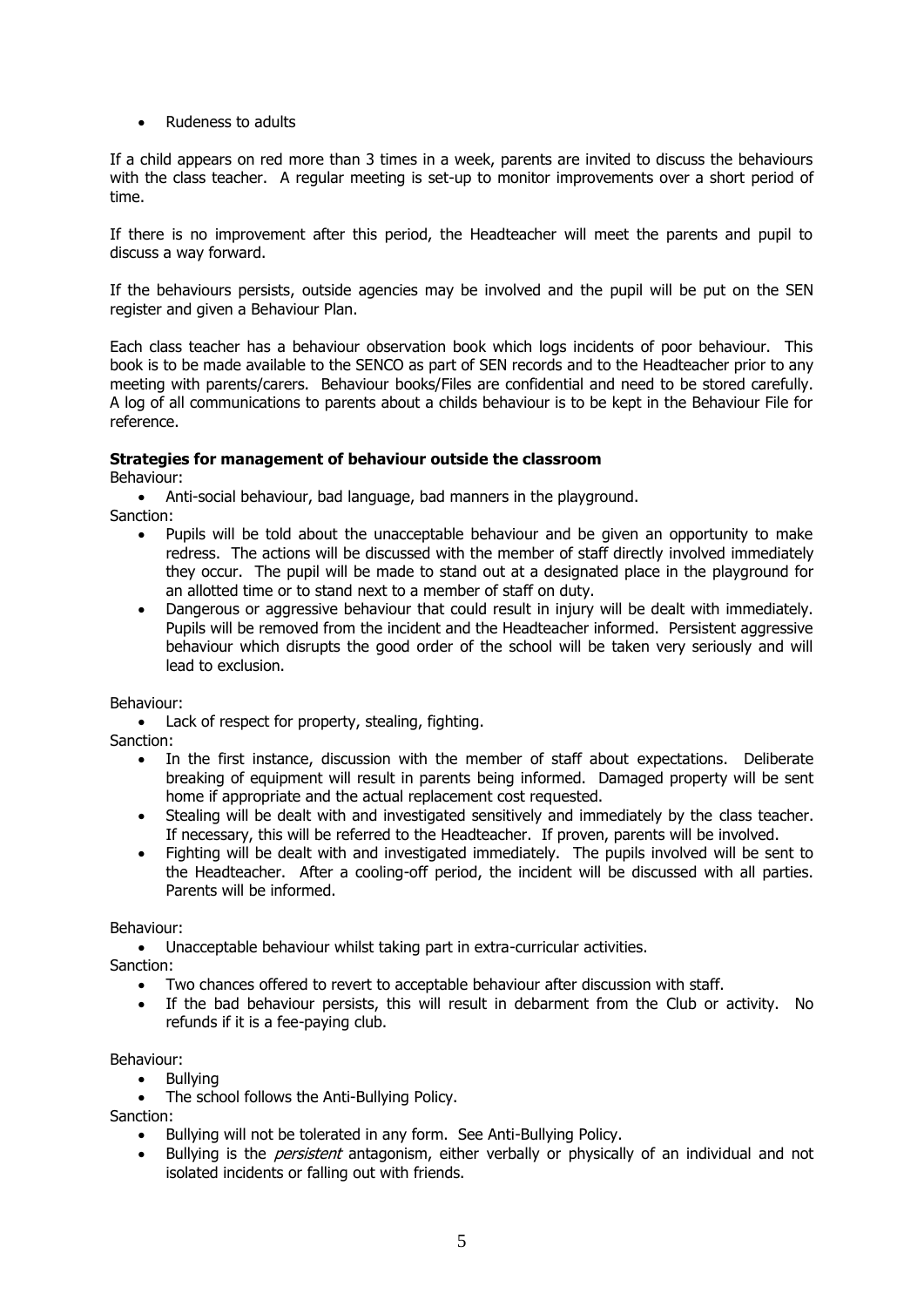#### Behaviour:

• Discrimination or racial abuse.

Sanction:

- Discussion with adult.
- Headteacher will involve the parents.
- All incidents of racial discrimination will be reported in the Register of Racial Incidents and reported to Governors and the Local Authority.

#### Behaviour:

• Refusal to do homework (class teacher must keep accurate records).

Sanction:

- Pupils will be reminded verbally of deadlines.
- Parents are made aware of homework timetables at the start of each school year.
- If homework is missed, the child concerned will be made to stay in and do it at playtime.
- If 5 homeworks are missed, parents will be contacted.

#### Behaviour:

• Persistent lateness/poor attendance.

Sanction:

- After 6 late arrivals, parents will be notified by letter.
- If the lateness continues, parents will be asked to discuss the matter with the Headteacher.
- Poor attendance; parents will be notified by letter and asked to discuss the situation.
- Persistent poor attendance will be discussed with the School Attendance Officer.. (Referral after 18 lates, below 90% attendance in a term or 5 consecutive broken weeks).
- The school has a duty to notify the School Attendance Officer of poor attendance.

#### Behaviour:

• Poor lunchtime behaviour.

Sanction:

- Bad manners or inappropriate behaviour will result in removal from the dining hall.
- If children are badly behaved outside, they will be sent to the Headteacher.
- If poor behaviour persists, the parents will be notified and pupils debarred from school for a fixed period at lunchtime.

Pupils who experience repeated behavioural difficulties will be placed on the Special Education Needs Code of Practice and outside intervention requested to help put strategies in place.

If all sanctions fail and the pupil does not respond in a positive way, then exclusion will be considered, especially if the pupil is a danger to other children. Initially, exclusion will be for a fixed term. If the problem persists, it will be for a longer time in line with statutory regulations. Governors will be informed of any exclusion.

# **ADVICE FOR STAFF**

# **IDEAS ABOUT HANDLING BEHAVIOUR**

Drawing the class together regularly to go over routines, etc. helps build security for all children. This is particularly helpful if children who have problems with school procedure can be actively involved.

Speak in a reasonable voice. We do not use raised voices in school as children react by shouting themselves.

Be fair and approachable at all times.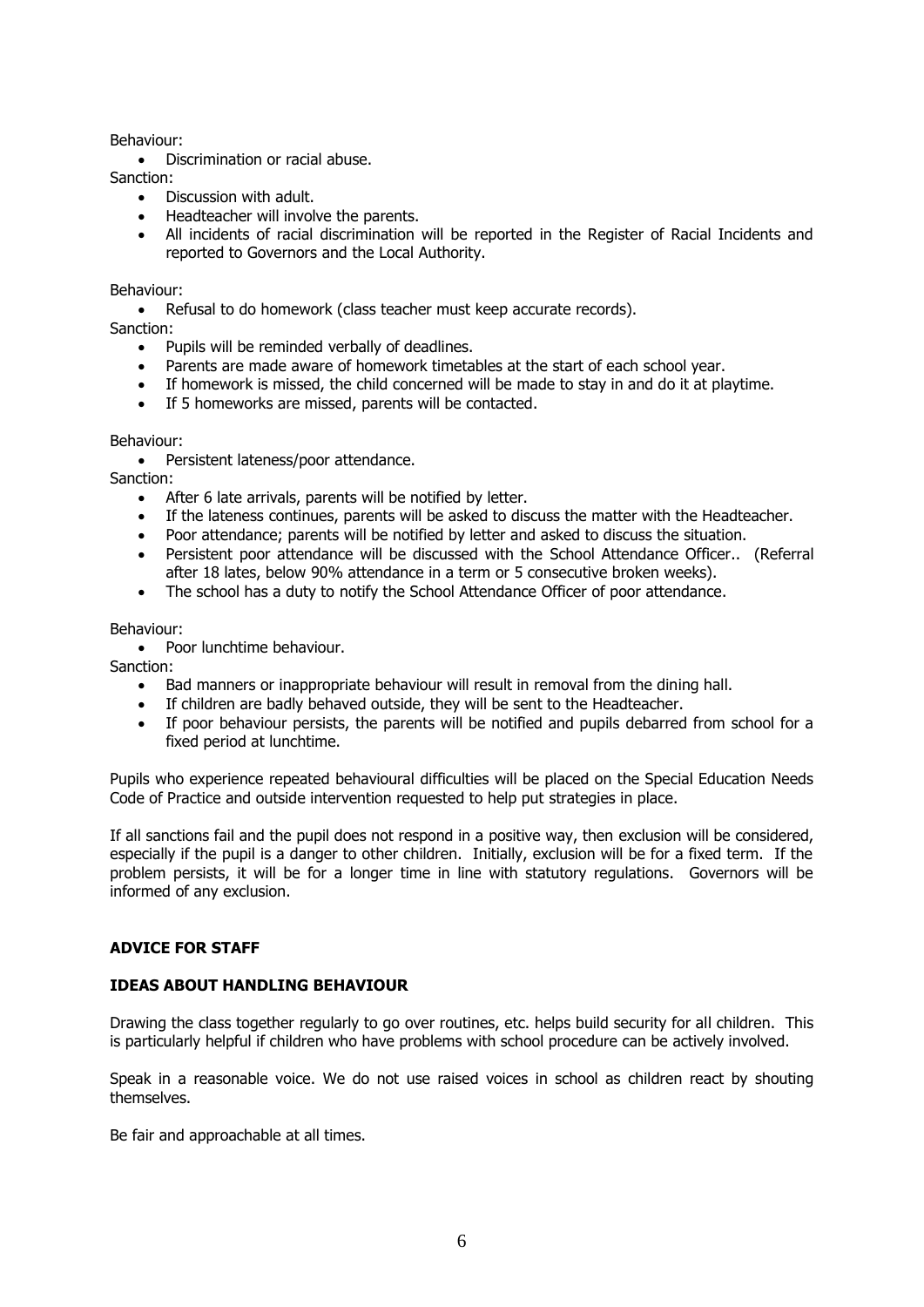A situation where a child feels he has to compete for the teacher's attention is totally undesirable. If his good points are not acknowledged, then any attention is better than nothing and may lead to "silly" behaviour.

Do not reinforce poor behaviour by constantly responding to it. Ignore the inappropriate behaviour as far as possible and find something positive to reinforce.

Remove the child from the behaviour situation. Public chastisement often provides on-lookers with satisfaction or has the opposite effect to that desired.

Provide the opportunity for reflection and discuss how the situation can be approached in future.

Praise is a valuable resource provided it is used realistically. Make sure that what has been done is truly praiseworthy for the children. Children are quick to see through anything which is contrived.

Use the traffic light system. Do not leave it to someone else. Make sure that consequences are age appropriate and consistent.

No child is to be sent outside a classroom.

Aggressive behaviour – this may result from:

- Too much unstructured time.
- Too much noise.
- Too much unsupervised movement in the area.
- **Inaccessible resources.**
- Inappropriate groupings.
- Lack of basic class rules
- Lack of motivation.

All these reasons are easily addressed. Remember; always try to find the cause of aggression.

# **PLAYGROUND BEHAVIOUR AND CONDUCT**

Children must not at any time play or climb on any of the ramps or railings around the buildings.

Children must not play on the grass. They may play on the field during the summer if it is dry with the approval of the Headteacher.

No ball games at playtime unless supervised.

Children must walk when they are going out or coming in from play.

At lunchtime, there must be two members of the Welfare staff on duty at each playground.

All staff must insist on good manners from children at all times and treat them courteously in return.

At "bell time", class teachers should meet the children who will be lined up in the playground. The children are expected to enter the building in an orderly manner.

Staff should inform the Headteacher of any developing patterns of behaviour or problems with the children.

All staff must be vigilant at all times for incidents of poor behaviour, bullying or untypical behaviour.

Staff on duty must circulate amongst the children to pre-empt conflict and encourage positive play situations.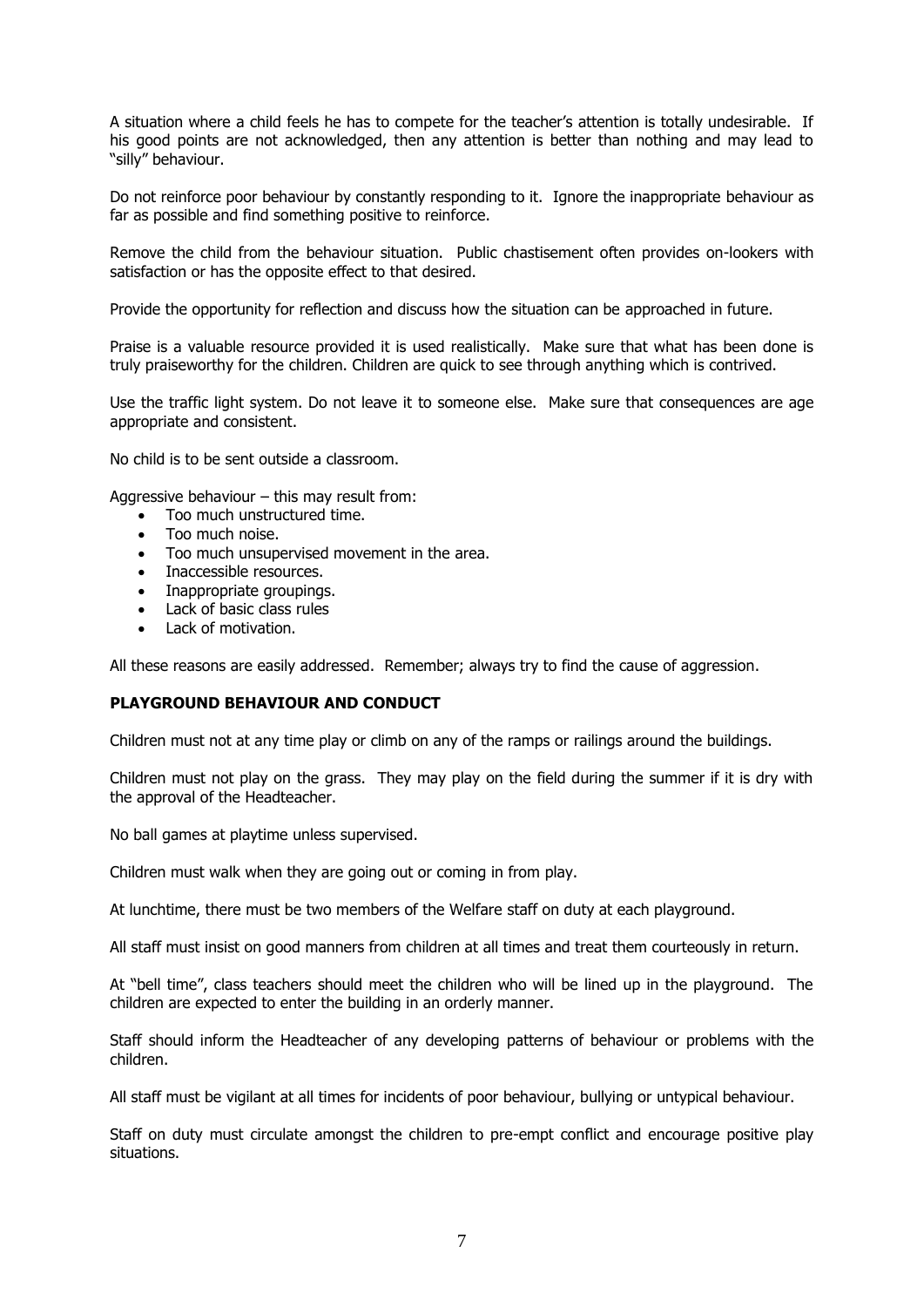No pupils are allowed in the building during lunchtime or playtime unless they are supervised by a member of staff.

Never walk past unacceptable behaviour. We all have a collective responsibility to deal with behaviour. All staff must be highly visible at the key times, e.g. entry and exit times.

# **ADVICE FOR LUNCHTIME SUPERVISION**

Always remember:

- You are dealing with children. Match your expectations accordingly.
- Greet by name and with a smile.
- Catch a child being good reward them for doing as requested.
- Poor behaviour does not mean a "bad child". All behaviour is communication, find out what the underlying issue is.
- Give clear instructions.
- Give time to children. Listen to what they tell you.
- Seek every opportunity, no matter how small, to value the good things a child does.
- Don't emphasise failings and shortcomings.
- Adults affect how children behave. Be positive, clam but firm.
- Be consistent.
- Play with children and circulate regularly.

Outside:

- Position yourself so that you have a good view.
- Move around the whole play area.
- Keep a special eye on vulnerable children.
- Offer unoccupied children something to do.
- Be vigilant for early signs of threatening, aggressive or violent behaviour and intervene immediately.

Think before you speak! Casual comments can kill confidence:

- Avoid humiliating or embarrassing children, do not ridicule a child.
- Never criticise a child as it is the behaviour you are responding to.
- Avoid escalation, remember  $-2$  calm warnings.
- Stay calm.
- Do not take it personally.
- Do not talk about children outside the professional context.

Inside on wet dinner times:

- Children are to go into designated classrooms.
- They should use only the specific things that the class teachers have agreed. This will include games in the "Wet Lunchtime Box" not games from the classroom or from home.
- The children all have a "Wet Lunchtime Book" to write in or draw etc.
- The children should ensure that the classroom is tidy before the afternoon session.

Dealing with hearing impaired children:

- Remember that even though they wear hearing aids they cannot hear clearly and their language development is delayed.
- There is no need to shout or exaggerate your speech.
- You may have to repeat or rephrase what you say.
- If you have difficulty understanding them ask someone who is more familiar or "tuned in" to their speech.
- Do not allow them to move into areas some distance away from you.
- In sunny weather, turn to make sure the sun is in your own eyes, as they cannot lip-read when squinting.
- Deafness is not an excuse to misbehave but remember hearing impaired children:
	- o May have missed instructions for a change of routine.
	- o Live in a world without advance warning of a person's approach.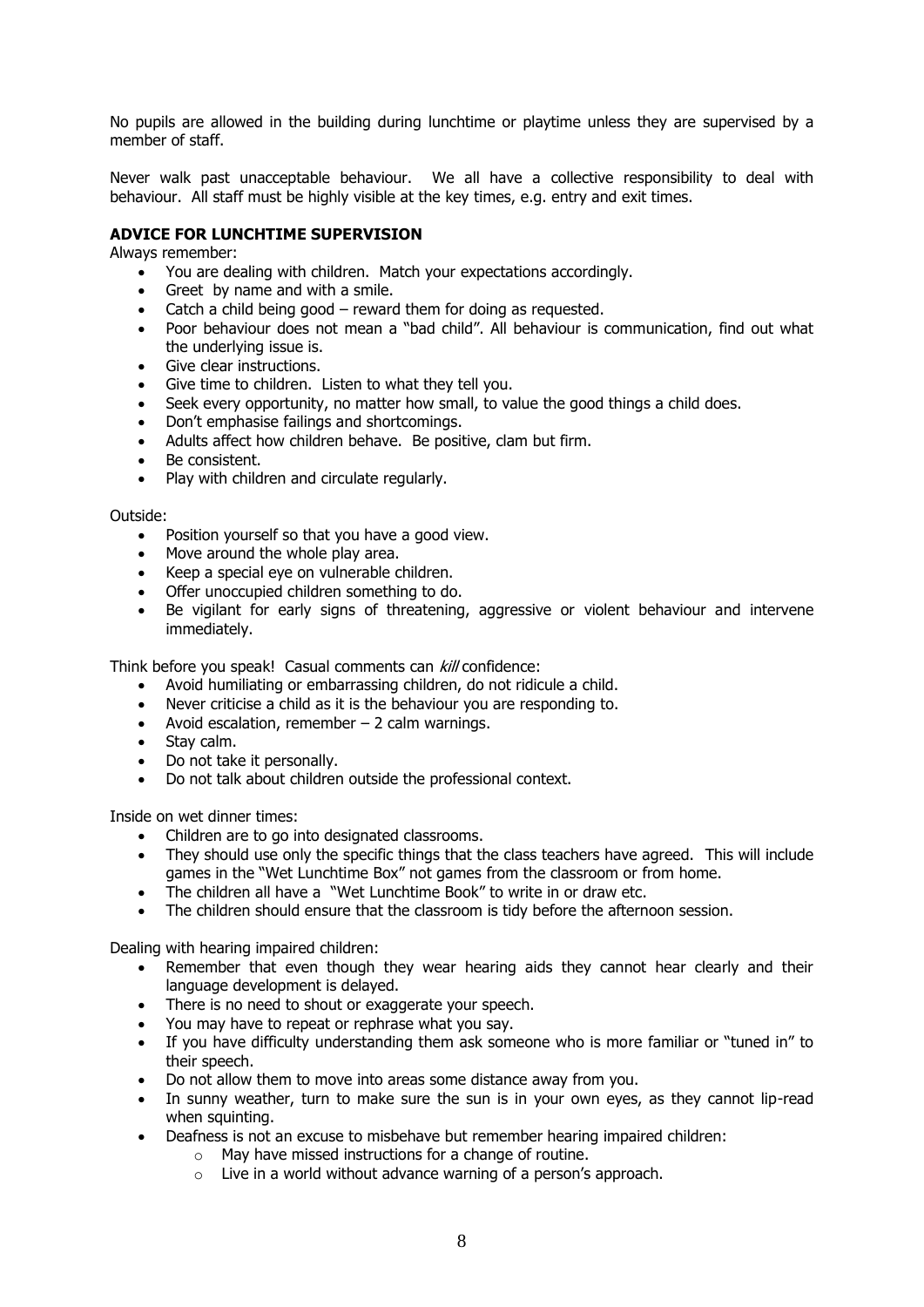o May not be able to explain reasons for their actions.

# **Prevention of Bullying:**

At St Oswald's we take any form of bullying seriously. We have very clear measures to prevent bullying which include creating and maintaining an ethos of good behaviour where pupils treat one another and school staff with respect because they know that this is the right way to behave. Values of respect for staff and other pupils, an understanding of the value of education, and a clear understanding of how our actions affect others permeate the whole school environment and are reinforced by staff and older pupils who set a good example to the whole school.

Any concerns about bullying are investigated thoroughly and parents are notified of any incidents of bullying.

#### **Behaviour outside the school gates:**

An investigation and if necessary sanctions will be applied where behaviour has been deemed inappropriate when:

- Taking part in any school organised or school related activity
- Travelling to or from school
- Wearing the school uniform
- In some other way that identifies the pupil as being from the school.

The teacher may also discipline for misbehaviour at any time, whether or not the conditions above apply, that:

- Could have repercussions for the orderly running of the school or
- Poses a threat to another pupil or member of the public or
- Could adversely affect the reputation of the school.

Parents will always be notified when an incident has been reported.

#### **Confiscation of inappropriate items:**

There are two sets of legal provisions which enable school staff to confiscate items from pupils:

- 1. The general power to discipline enables staff to confiscate, retain or dispose of pupils property as punishment. Staff are protected against liability for damage to or loss of, any confiscated items provided they have acted lawfully and reasonably. The following items are not allowed in school and may be confiscated: mobile phones, matches, lighters, cap guns, fireworks, sparklers, anything that might cause harm to a person.
- 2. Headteachers and staff authorised by them have a statutory power to search pupils or their possessions, without consent, where they have reasonable grounds for suspecting that the pupil may have a prohibited item. Prohibited items are:
	- Knives or weapons
	- Alcohol
	- Illegal drugs
	- Stolen items
	- Tobacco and cigarette papers
	- Fireworks
	- Pornographic images
	- Any article that the member of staff reasonably suspects has been, or is likely to be used to commit an offence or cause personal injury to , or damage to the property of, any person (including the pupil)

Weapons and knives and extreme or child pornography must be handed to the police. Parents will be informed. Other items will be returned to the pupils parents.

#### **Power to use reasonable force:**